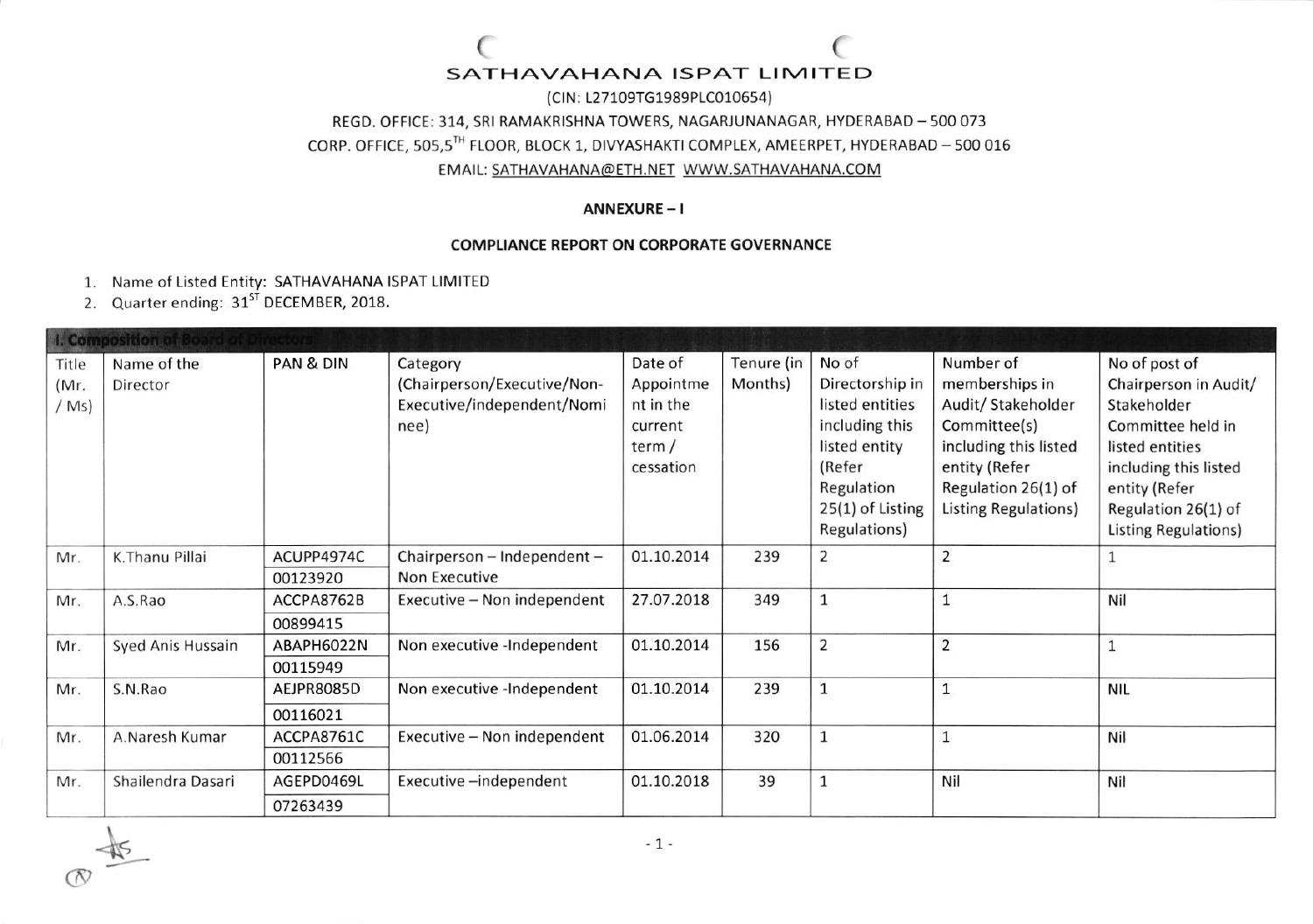$\epsilon$ 

### REPORT ON CORPORATE GOVERNANCE

€

| <b>II. Composition of Committ</b>         |                                                             |                                                     |                           |                                          |                 |                                             |  |
|-------------------------------------------|-------------------------------------------------------------|-----------------------------------------------------|---------------------------|------------------------------------------|-----------------|---------------------------------------------|--|
| Name of Committee                         | <b>DIN NUMBER</b>                                           |                                                     | Name of Committee members | Category - 1 (Chairperson/Executive/Non- |                 | Category $-2$ of Directors                  |  |
|                                           |                                                             |                                                     |                           | Executive/independent/Nominee)           |                 |                                             |  |
| 1. Audit Committee                        | 00123920                                                    |                                                     | K.Thanu Pillai            | Independent - Non executive-(Chairman)   |                 | Chairperson                                 |  |
|                                           | 00115949                                                    |                                                     | Syed Anis Hussain         | Independent - Non executive              |                 | Member                                      |  |
|                                           | 00116021                                                    |                                                     | S.N.Rao                   | Independent - Non executive              |                 | Member                                      |  |
| 2. Nomination &                           | Syed Anis Hussain<br>Independent -Non executive<br>00115949 |                                                     |                           | Chairperson                              |                 |                                             |  |
| <b>Remuneration Committee</b>             | 00123920                                                    |                                                     | K.Thanu Pillai            | Independent -Non executive               |                 | Member                                      |  |
|                                           | 00116021                                                    |                                                     | S.N.Rao                   | Independent -Non executive               |                 | Member                                      |  |
| 3. Risk Management                        |                                                             |                                                     | Not applicable            | Not applicable                           |                 | Not applicable                              |  |
| Committee(if applicable)                  |                                                             |                                                     |                           |                                          |                 |                                             |  |
| <b>Corporate Social</b>                   | 00115949                                                    |                                                     | <b>Syed Anis Hussain</b>  | Independent -Non executive               |                 | Member                                      |  |
| <b>Responsibility committee</b>           |                                                             |                                                     |                           |                                          |                 |                                             |  |
|                                           | 00116021<br>S. N. Rao                                       |                                                     |                           | Independent -Non executive               |                 | Member                                      |  |
|                                           | 00899415                                                    |                                                     | A.S.Rao                   | Non executive                            |                 | Member                                      |  |
|                                           | 00112566                                                    |                                                     | A.Naresh Kumar            | Non executive                            |                 | Member                                      |  |
| <b>Other Committees</b>                   | 00116021                                                    |                                                     | S. N. Rao                 | Independent -Non executive               |                 | Member                                      |  |
| Nirbhaya Committee                        | 00899415                                                    |                                                     | A.S.Rao                   | Non executive                            |                 | Member                                      |  |
|                                           | 00112566                                                    |                                                     | A.Naresh Kumar            | Non executive                            |                 | Member                                      |  |
| 4. Stakeholders                           |                                                             |                                                     | <b>Syed Anis Hussain</b>  | Independent -Non executive-(Chairman)    |                 | Independent -Non executive-(Chairman)       |  |
| Relationship Committee'                   |                                                             |                                                     | A.S.Rao                   | Executive - Non independent              |                 | Executive - Non independent                 |  |
|                                           |                                                             |                                                     | A.Naresh Kumar            | Executive - Non independent              |                 | Executive - Non independent                 |  |
| <b>III. Meeting of Board of Directors</b> |                                                             |                                                     |                           |                                          |                 |                                             |  |
| Date(s) of Meeting (if any) in the        |                                                             | Date(s) of Meeting (if any) in the relevant quarter |                           |                                          |                 | Maximum gap between any two consecutive (in |  |
| previous quarter                          |                                                             |                                                     |                           |                                          | number of days) |                                             |  |
| 14.08.2018                                |                                                             | 29.09.2018 ONE ABSENT                               |                           |                                          | 89              |                                             |  |
|                                           |                                                             |                                                     | 12.11.2018 ALL PRESENT    |                                          |                 | 42                                          |  |

 $\frac{1}{\sqrt{2}}$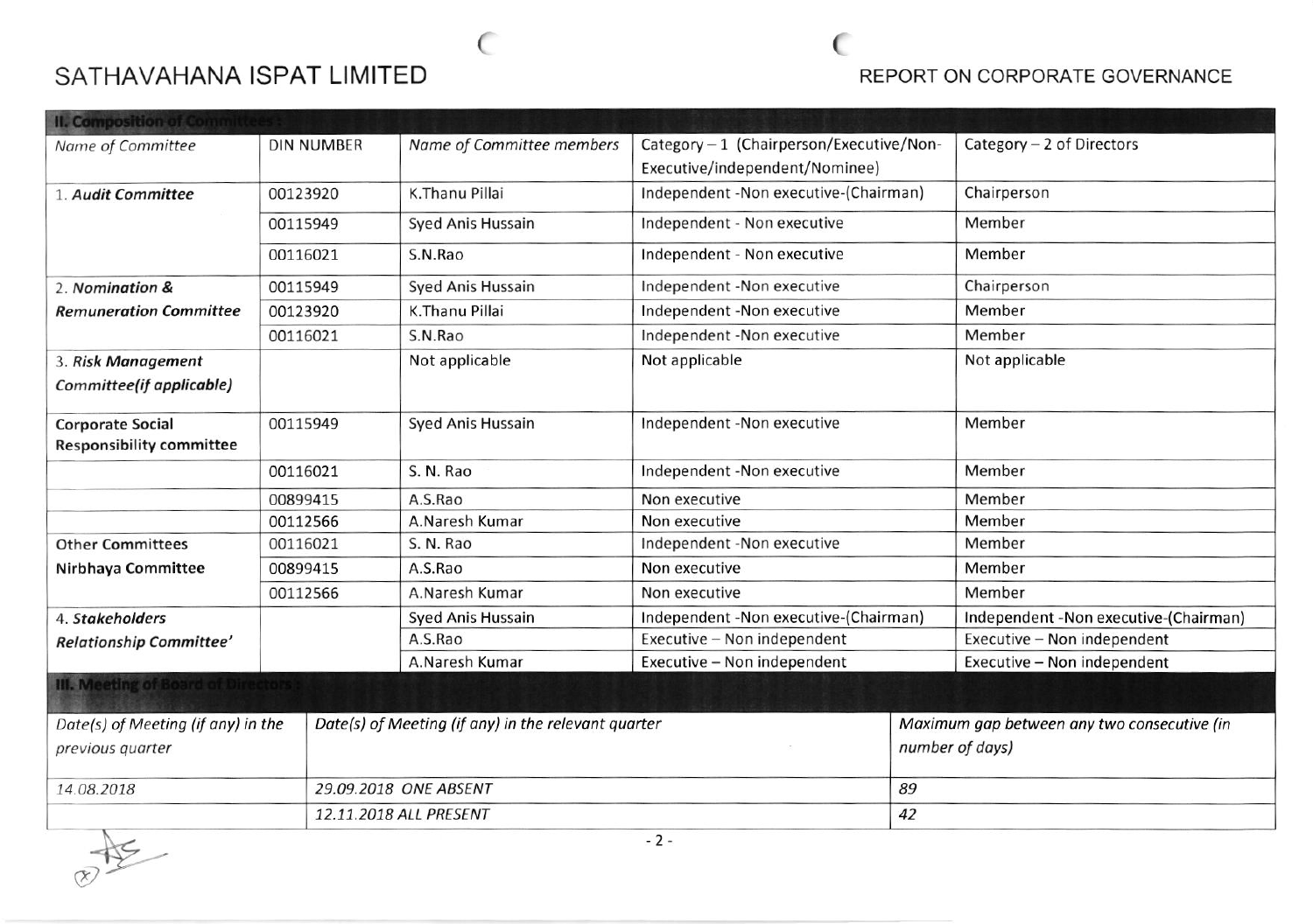### REPORT ON CORPORATE GOVERNANCE

| <b>IV. Meeting of Committees</b>                               |                                                |                                                                |  |                                                                          |  |
|----------------------------------------------------------------|------------------------------------------------|----------------------------------------------------------------|--|--------------------------------------------------------------------------|--|
| Date(s) of meeting of the committee in the<br>relevant quarter | Whether requirement of Quorum<br>met (details) | Date(s) of meeting of the committee in the<br>previous quarter |  | Maximum gap between any two<br>consecutive meetings in number of<br>days |  |
| Audit Committee:                                               |                                                |                                                                |  |                                                                          |  |
| 12.11.2018                                                     | $\mathfrak{Z}$                                 | 14.08.2018                                                     |  | 89                                                                       |  |
| Nomination & Remuneration Committee:                           |                                                |                                                                |  |                                                                          |  |
| 12.11.2018<br>$\sqrt{3}$                                       |                                                | 14.08.2018                                                     |  | 89                                                                       |  |
| Stakeholders Relationship Committee:                           |                                                |                                                                |  |                                                                          |  |
| 04.10.2018                                                     | 3                                              | 02.07.2018                                                     |  | 20                                                                       |  |
| 15.10.2018                                                     | 3                                              | 16.07.2018                                                     |  |                                                                          |  |
| 29.10.2018                                                     | 3                                              | 31.07.2018                                                     |  |                                                                          |  |
| 14.11.2018                                                     | 3                                              | 06.08.2018                                                     |  |                                                                          |  |
| 26.11.2018                                                     | 3<br>17.08.2018                                |                                                                |  |                                                                          |  |
| 05.12.2018                                                     | 3<br>22.08.2018                                |                                                                |  |                                                                          |  |
| 17.12.2018                                                     | $\overline{2}$                                 | 31.08.2018                                                     |  |                                                                          |  |
| 31.12.2018                                                     | 3                                              | 10.09.2018                                                     |  |                                                                          |  |
|                                                                | 3                                              | 14.09.2018                                                     |  |                                                                          |  |
| <b>V. Related Party Transactions:</b>                          |                                                |                                                                |  |                                                                          |  |
| Subject                                                        |                                                | Compliance status (Yes/No/NA)                                  |  |                                                                          |  |
| Whether prior approval of Audit obtained                       |                                                | Yes (Copy enclosed)                                            |  |                                                                          |  |
| Whether shareholder approval obtained for material RPT.        |                                                | Not applicable                                                 |  |                                                                          |  |